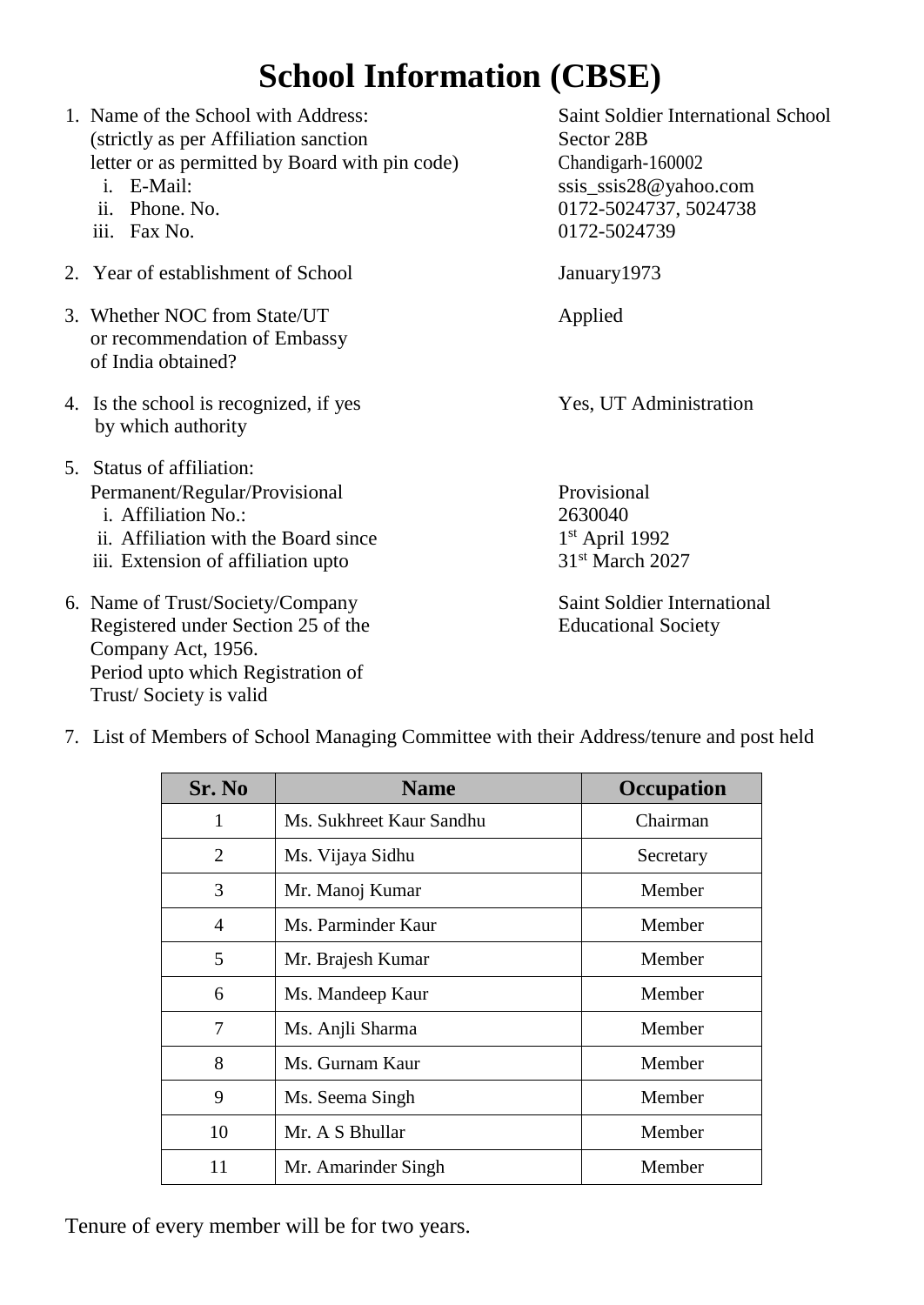| 19202.20 sq. mtrs. |
|--------------------|
| 300 x 180 sq. feet |
|                    |
|                    |
|                    |
|                    |
|                    |
|                    |
|                    |
|                    |
|                    |
|                    |
|                    |
| 19424.9 sq. mtrs.  |

10. Details of fee structure

| FEES STRUCTURE(2022-23)                             |                                                      |       |  |  |
|-----------------------------------------------------|------------------------------------------------------|-------|--|--|
| <b>PLAYWAY &amp; PRE-NURSERY</b>                    |                                                      |       |  |  |
| <b>Class</b><br><b>Head</b><br><b>Quaterly Fees</b> |                                                      |       |  |  |
|                                                     | Tuition Fees (8:00 AM to 12:00 PM)                   | 13500 |  |  |
| <b>Playway</b>                                      | Tuition Fees $(8:00 \text{ AM to } 2:00 \text{ PM})$ | 15600 |  |  |
|                                                     | Tuition Fees (8:00 AM to 5:00 PM)                    | 17100 |  |  |
| <b>Pre-Nursery</b>                                  | <b>Tuition Fees</b><br>12318                         |       |  |  |
| <b>CLASS NURSERY to XII</b>                         |                                                      |       |  |  |
| <b>Class</b>                                        | <b>Head</b><br><b>Monthly Fees</b>                   |       |  |  |
| <b>Nursery to KG</b>                                | <b>Tuition Fees</b>                                  | 4106  |  |  |
| Primary (I to V)                                    | <b>Tuition Fees</b>                                  | 4535  |  |  |
| Middle (VI to VIII)                                 | <b>Tuition Fees</b>                                  | 4622  |  |  |
| Secondary $(IX to X)$                               | <b>Tuition Fees</b><br>4900                          |       |  |  |
| XI & XII Arts                                       | <b>Tuition Fees</b><br>5794                          |       |  |  |
| <b>XI &amp; XII Commerce</b>                        | <b>Tuition Fees</b><br>5858                          |       |  |  |
| XI & XII Science                                    | <b>Tuition Fees</b>                                  | 6373  |  |  |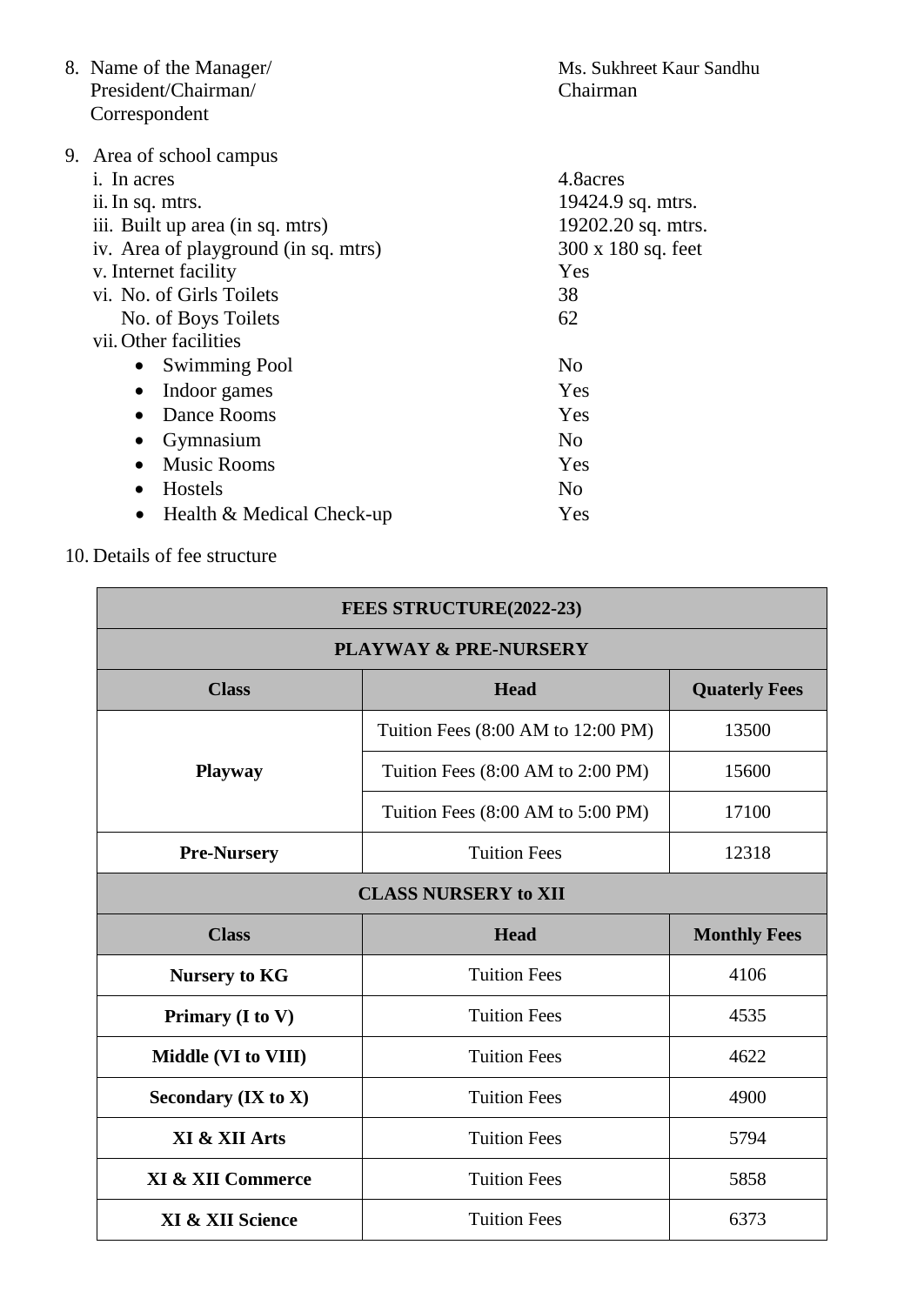### 11. Transport facility

i. Buses hired on contract basis 14

| <b>MONTHLY TRANSPORT CHARGES 2022-23</b> |                    |  |  |
|------------------------------------------|--------------------|--|--|
| <b>ROUTE</b>                             | <b>CHARGES</b>     |  |  |
| Chandigarh                               | Rs. 2200 per month |  |  |
| <b>Indra Colony</b>                      | Rs. 2250 per month |  |  |
| Manimajra                                | Rs. 2250 per month |  |  |
| Darua                                    | Rs. 2250 per month |  |  |
| <b>Vikas Nagar</b>                       | Rs. 2250 per month |  |  |
| Railway colony                           | Rs. 2250 per month |  |  |
| Mauli Jagran                             | Rs. 2250 per month |  |  |
| Kishangarh                               | Rs. 2250 per month |  |  |
| Saketri / Kansal                         | Rs. 2250 per month |  |  |
| Raipur Kalan / Raipur Khurd              | Rs. 2250 per month |  |  |
| Behlana                                  | Rs. 2250 per month |  |  |
| Airport                                  | Rs. 2250 per month |  |  |
| Hallomajra                               | Rs. 2250 per month |  |  |
| Zirakpur / Baltana                       | Rs. 2400 per month |  |  |
| Panchkula / Mansa Devi                   | Rs. 2400 per month |  |  |
| Nayagaon / Khudda Lahora                 | Rs. 2400 per month |  |  |
| Dhanas / DMC                             | Rs. 2450 per month |  |  |
| New Chandigarh                           | Rs. 2500 per month |  |  |
| Mohali / Dhakoli                         | Rs. 2500 per month |  |  |
| Sohana / Derabassi                       | Rs. 2800 per month |  |  |

#### **NOTE: The school has a fleet of buses that operate on the selected routes of Chandigarh and its adjoining areas.**

- 1. Admission in school does not automatically guarantee a seat in school bus. Parents must make adequate enquiry in this regard.
- 2. **Transport fee is to be paid for eleven and half months.**
- 3. School fare rates are subject to revision, with or without prior intimation.
- 4. Permission for transport is given only one time and has to be renewed every year in March. Renewal is withheld if there are repeated complaints of indiscipline in the bus by any student. Renewal of permission is granted on the form in the month of February.
- 5. Students can join the bus at the start of the session. Mid-term joining is not allowed, except in the case of new admission.
- 6. Request for new transport use is to be made in proper form available at the enquiry counter along with two photographs
- 7. Student can leave the bus service at any time giving one-month notice. A temporary withdrawal is not allowed.
- 8. Partial Fee will not be accepted.
- 9. **Concession of Rs.50/-p.m. is given on bus charges if fee is paid annually.**
- 10. **Any route can be discontinued if not viable, with one month notice**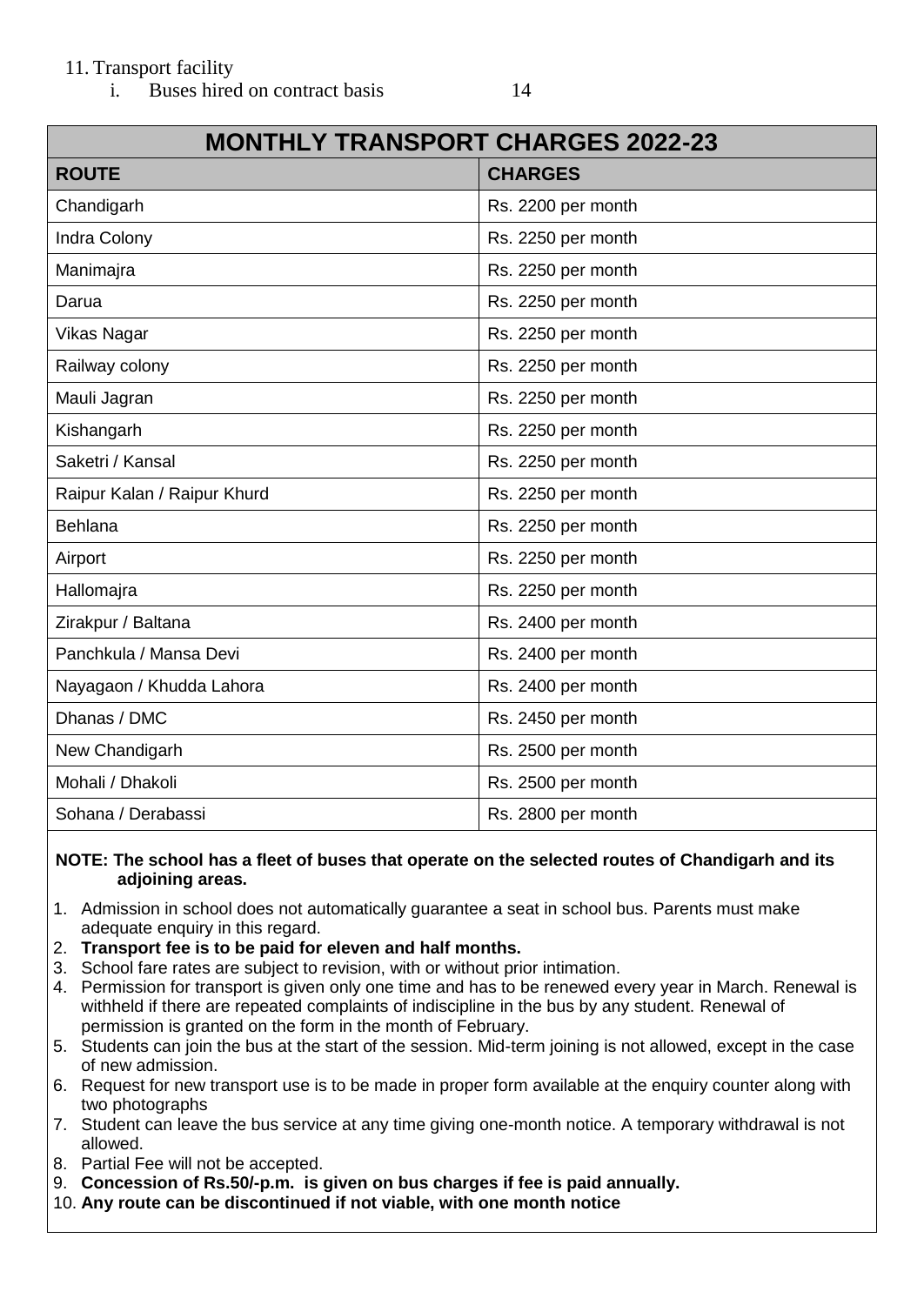## 12. Particulars of teaching staff

| <b>Designation</b> | <b>Total No.</b> |
|--------------------|------------------|
| Principal          |                  |
| Vice Principal     |                  |
| <b>PGT</b>         | 15               |
| <b>TGT</b>         | 21               |
| <b>PRT</b>         | 29               |
| <b>NTT</b>         | 10               |
| Librarian          |                  |
| Others             |                  |

| <b>Teachers Details</b> |                           |                    |                                                           |  |
|-------------------------|---------------------------|--------------------|-----------------------------------------------------------|--|
| Sr.<br>No.              | <b>Teacher Name</b>       | <b>Designation</b> | Qualification                                             |  |
| $\mathbf{1}$            | Ms. Vijaya Sidhu          | Principal          | M.A.(English), M.Ed, Diploma in French                    |  |
| 2                       | Ms. Parvinder Kaur        | <b>PGT</b>         | M.A.(Pol. Science), B.Ed                                  |  |
| 3                       | Ms. Rajni                 | <b>PGT</b>         | M.F.A.(Fine Arts)                                         |  |
| 4                       | Mr. Brajesh Kumar         | <b>PGT</b>         | M.P.Ed                                                    |  |
| 5                       | Ms. Rekha Thakur          | PGT.               | M.Sc.(Physics), B.Ed                                      |  |
| 6                       | Mr. Manoj Kumar           | <b>PGT</b>         | M.A.(Economics), M.Com., B.Ed                             |  |
| 7                       | Mr. Sharad Kumar          | <b>PGT</b>         | M.Sc.(Stats, Maths), B.Ed, LLB.                           |  |
| 8                       | Mr. Manmohan Singh        | <b>PGT</b>         | M.Sc.(Chemistry), B.Ed                                    |  |
| 9                       | Mr. Deepak Arora          | <b>PGT</b>         | M.Com., B.Ed                                              |  |
| 10                      | Mr. Akshay Kaushik        | PGT                | M.P.Ed, UGC Net                                           |  |
| 11                      | Dr. Navneet Kaur          | <b>PGT</b>         | M.A.(History, Punjabi), M.Phil, Phd                       |  |
| 12                      | Ms. Shikha Rana           | <b>PGT</b>         | M.A.(English), B.Ed                                       |  |
| 13                      | Ms. Ghanshika<br>Sharma   | <b>PGT</b>         | M.Sc.(Microbial Biotechnology), B.Ed                      |  |
| 14                      | Mr. Surinder Pal<br>Singh | <b>PGT</b>         | B.Sc.(Phy. Edu. & Sport Science), M.P.Ed                  |  |
| 15                      | Ms. Nazreen Virk          | <b>PGT</b>         | M.A.(English), M.Ed                                       |  |
| 16                      | Ms. Swati Kanugo          | <b>PGT</b>         | M.A.(Psychology), PG Diploma in Guidance &<br>Counselling |  |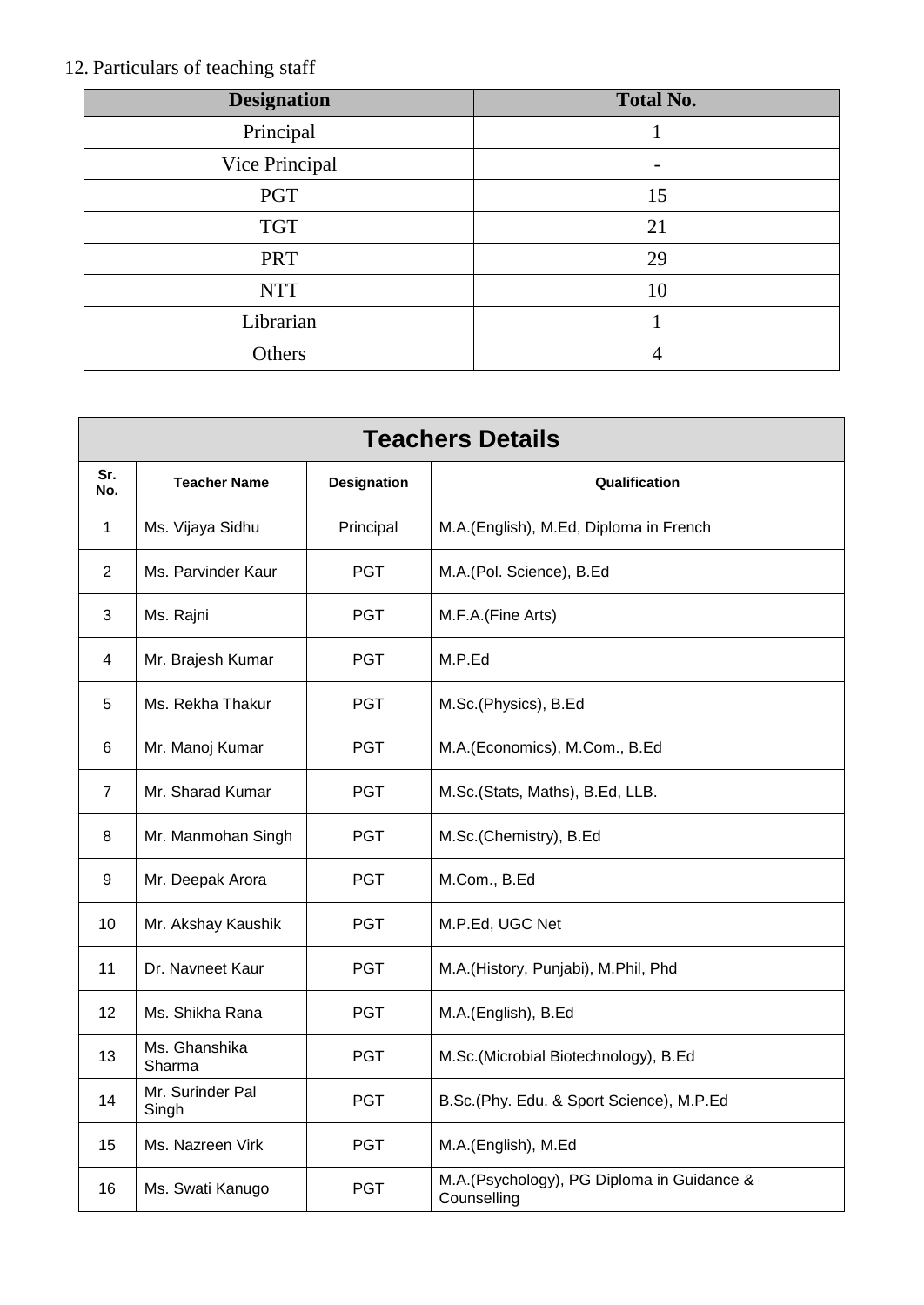| <b>Teachers Details</b> |                           |                    |                                              |  |
|-------------------------|---------------------------|--------------------|----------------------------------------------|--|
| Sr.<br>No.              | <b>Teacher Name</b>       | <b>Designation</b> | Qualification                                |  |
| 17                      | Ms. Swati Arya            | <b>PGT</b>         | M.A.(English), B.Ed                          |  |
| 18                      | Ms. Ritu Verma            | <b>TGT</b>         | <b>B.A., B.Ed</b>                            |  |
| 19                      | Dr. Neerja Gaur           | <b>TGT</b>         | Ph.D (History), B.Ed, Bridge Course          |  |
| 20                      | Ms. Raminder<br>Chadha    | <b>TGT</b>         | B.A., B.Ed, Bridge Course                    |  |
| 21                      | Ms. Amrita<br>Chaudhary   | <b>TGT</b>         | M.A.(Hindi), B.Ed                            |  |
| 22                      | Ms. Supriya Bansal        | <b>TGT</b>         | B.Com, M.Sc(IT), B.Ed                        |  |
| 23                      | Ms. Sukhbir Kaur          | <b>TGT</b>         | M.A.(Punjabi), B.Ed, Bridge Course           |  |
| 24                      | Ms. Parminder Kaur        | <b>TGT</b>         | B.Sc, M.Ed                                   |  |
| 25                      | Ms. Ambika                | <b>TGT</b>         | M.A.(English), B.Ed                          |  |
| 26                      | Ms. Teena Nagpal          | <b>TGT</b>         | M.Sc.(Maths), B.Ed, Bridge Course            |  |
| 27                      | Ms. Palvi Kakkar          | <b>TGT</b>         | M.A. (Economics), B.Ed, Bridge Course        |  |
| 28                      | Ms. Ojasvin Bhandari      | <b>TGT</b>         | M.Sc.(Maths), B.Ed                           |  |
| 29                      | Ms. Kavita Chopra         | <b>TGT</b>         | M.Phil (Sitar), B.Ed                         |  |
| 30                      | Ms. Shilpa Saini          | <b>TGT</b>         | M.Sc.(Microbiology), B.Ed, Bridge Course     |  |
| 31                      | Ms. Navjot Kaur           | <b>TGT</b>         | M.A.(Economics), B.Com, B.Ed                 |  |
| 32                      | Ms. Manjeet Kaur          | <b>TGT</b>         | M.A.(Punjabi), B.Ed                          |  |
| 33                      | Ms. Parminder Jit<br>Kaur | TGT                | M.A.(History), B.Ed                          |  |
| 34                      | Ms. Urmila Rani           | <b>TGT</b>         | M.Sc.(Chemistry), B.Ed                       |  |
| 35                      | Ms. Shreya Vyas           | <b>TGT</b>         | B.A., B.Ed, M.A. Pursuing                    |  |
| 36                      | Mr. Garima Mittal         | <b>TGT</b>         | M.Sc.(Maths), B.Ed                           |  |
| 37                      | Ms. Seema Rana            | <b>PRT</b>         | M.A.(Economics), N.T.T., B.Ed, Bridge Course |  |
| 38                      | Ms. Meena Sharma          | <b>PRT</b>         | B.A., NTT, D.El.Ed                           |  |
| 39                      | Ms. Rekha Negi            | <b>PRT</b>         | M.A.(Hindi), B.Ed, Bridge Course             |  |
| 40                      | Ms. Renuka Sharma         | <b>PRT</b>         | M.Sc.(Maths), B.Ed, Bridge Course            |  |
| 41                      | Ms. Meera Dhiman          | PRT                | B.A., B.Ed, Bridge Course                    |  |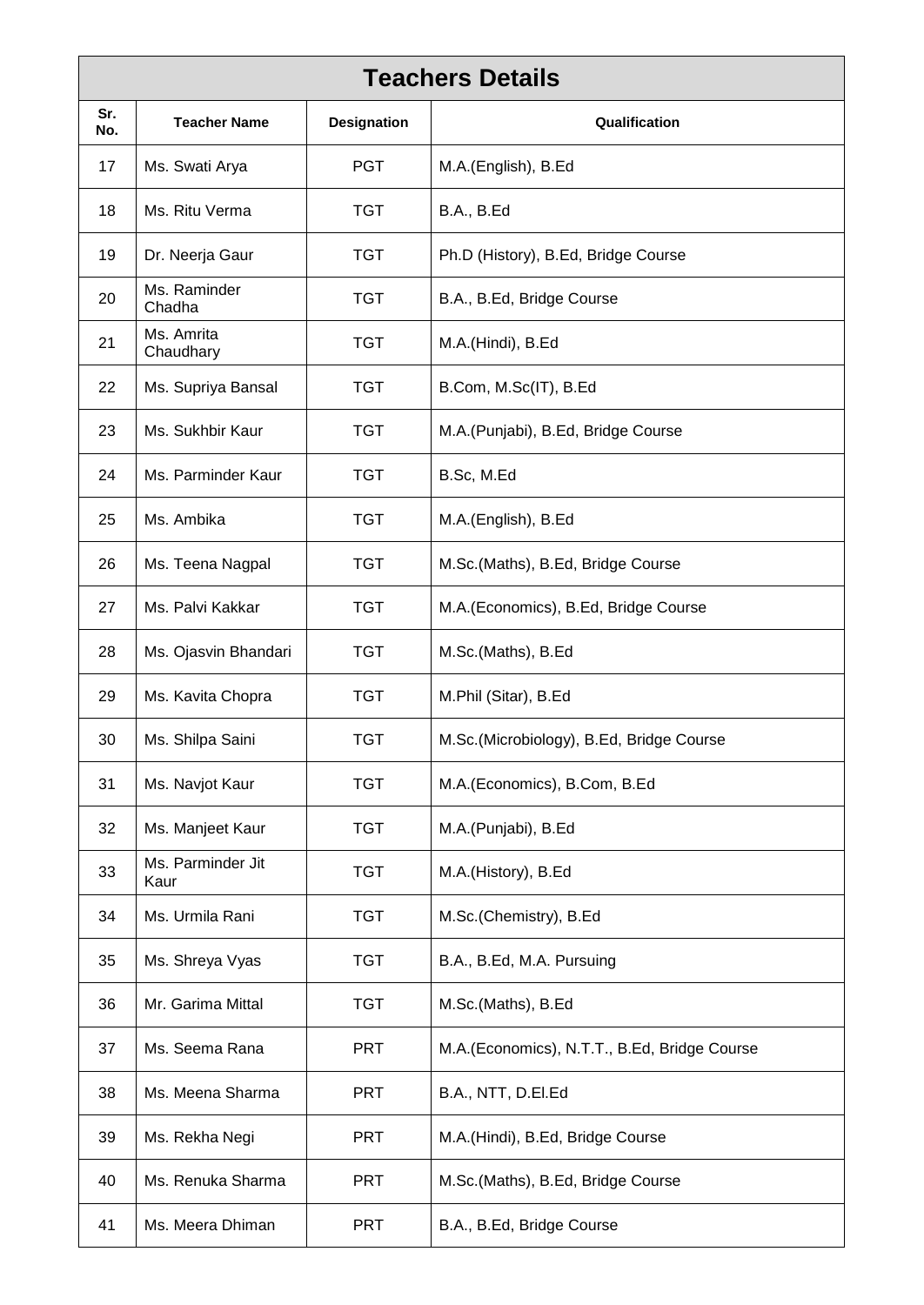|            | <b>Teachers Details</b> |                                       |                                                           |  |
|------------|-------------------------|---------------------------------------|-----------------------------------------------------------|--|
| Sr.<br>No. | <b>Teacher Name</b>     | <b>Designation</b><br>Qualification   |                                                           |  |
| 42         | Ms. Poonam Sharma       | <b>PRT</b>                            | M.A.(Sociology), B.Ed, Bridge Course                      |  |
| 43         | Ms. Chetna Bhatt        | <b>PRT</b>                            | M.A.(History), B.Ed, Bridge Course                        |  |
| 44         | Mr. Surinder Kumar      | PRT                                   | B.P.E.d                                                   |  |
| 45         | Ms. Babita Sharma       | <b>PRT</b>                            | M.A. (Sociology, History, Education), B.Ed, Bridge Course |  |
| 46         | Ms. Monika Thakur       | <b>PRT</b>                            | M.A.(English), B.Ed, B.Sc.(Med), Bridge Course            |  |
| 47         | Ms. Monika Dutta        | <b>PRT</b>                            | M.A.(Economics), B.Ed, Bridge Course                      |  |
| 48         | Ms. Promila Rawat       | <b>PRT</b>                            | B.A., NTT, D.El.Ed                                        |  |
| 49         | Ms. Mohanpreet Kaur     | PRT                                   | M.A. (Punjabi), B.Ed, Bridge Course                       |  |
| 50         | Ms. Ridhi Bajaj         | <b>PRT</b>                            | M.Sc. (Clothing & Textiles), M.Ed, Bridge Course          |  |
| 51         | Ms. Pinky Paul          | <b>PRT</b>                            | M.A. (Fine Arts), B.Ed, Bridge Course                     |  |
| 52         | Ms. Neeta               | PRT                                   | B.C.A., M.Sc.(IT), D.EI.Ed                                |  |
| 53         | Ms. Harbhajan Kaur      | <b>PRT</b>                            | XII, N.T.T., D.El.Ed                                      |  |
| 54         | Ms. Bindu Dureja        | <b>PRT</b>                            | B.Sc, B.Ed, MCA, NTT, Bridge Course                       |  |
| 55         | Ms. Sonia Nanda         | <b>PRT</b>                            | M.A.(English), B.Sc, B.Ed, Bridge Course                  |  |
| 56         | Ms. Nisha Goel          | <b>PRT</b>                            | M.Sc. (Clothing & Textiles), B.Ed, Bridge Course          |  |
| 57         | Ms. Ranjna Rana         | <b>PRT</b>                            | B.Sc, B.Ed                                                |  |
| 58         | Ms. Kavita Chopra       | <b>PRT</b>                            | M.Sc.(Maths), B.Ed                                        |  |
| 59         | Mr. Gursimar Singh      | <b>PRT</b>                            | B.A., B.P.Ed, PGDCA, Diploma in E.C.E.                    |  |
| 60         | Ms. Ridhi Dewan         | <b>PRT</b>                            | B.Sc, B.Ed                                                |  |
| 61         | Ms. Sheela              | PRT                                   | M.A.(English), B.Ed                                       |  |
| 62         | Ms. Prubhsimer Kaur     | <b>PRT</b>                            | M.A.(Sociology), B.Ed                                     |  |
| 63         | Ms. Rimpy               | <b>PRT Classical</b><br>Dance Teacher | M.A.(Dance), B.Ed, D.El.Ed                                |  |
| 64         | Ms. Kavita Kumari       | PRT Dance<br>Teacher                  | M.A.(Dance)                                               |  |
| 65         | Ms. Rajveer Kaur        | PRT Yoga                              | B.P.Ed, PG Diploma in Yoga Therapy                        |  |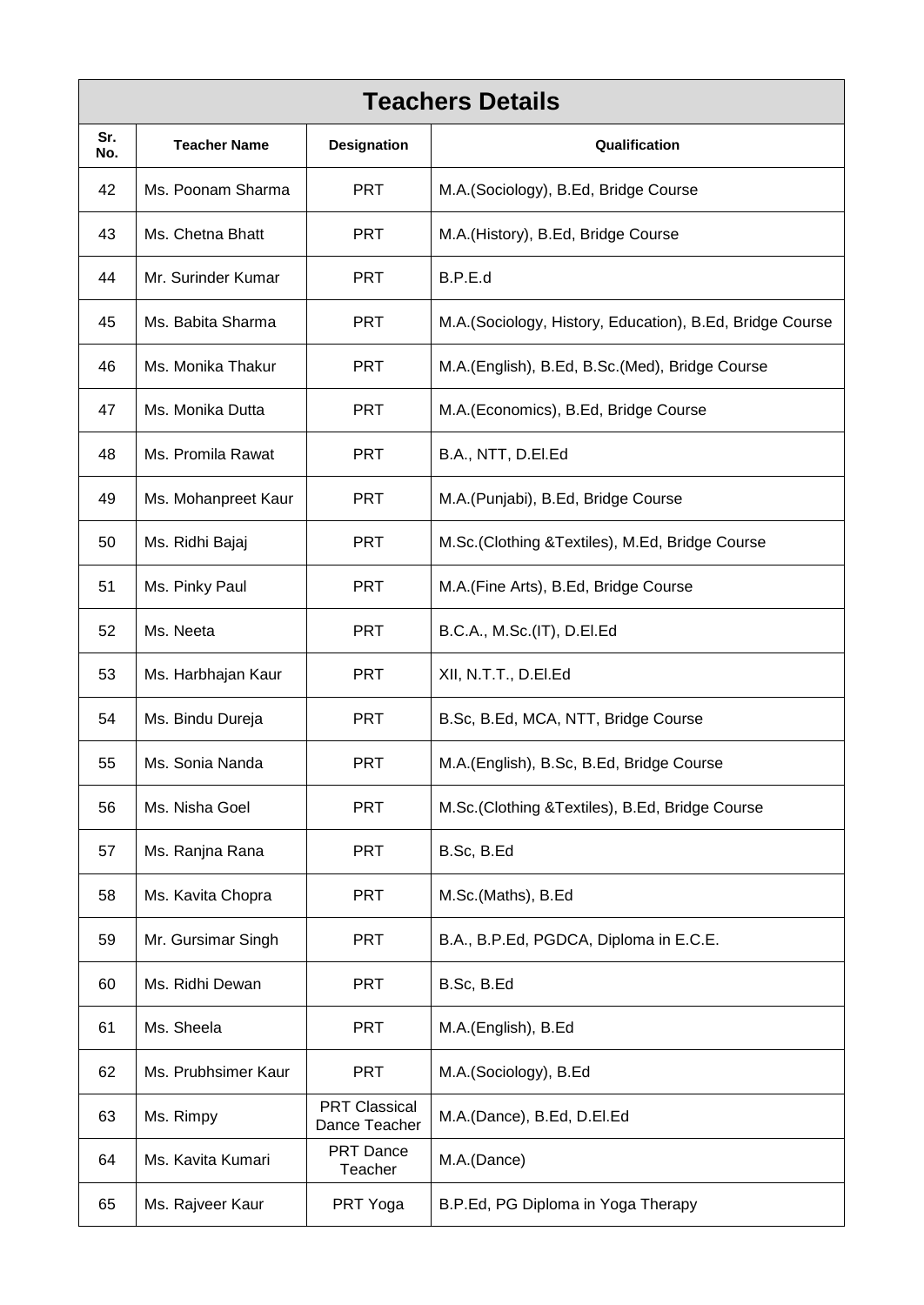|            | <b>Teachers Details</b> |                                      |                                                          |  |
|------------|-------------------------|--------------------------------------|----------------------------------------------------------|--|
| Sr.<br>No. | <b>Teacher Name</b>     | <b>Designation</b>                   | Qualification                                            |  |
| 66         | Ms. Anu Bhutani         | <b>NTT</b>                           | B.A., N.T.T., Diploma in Electrical Engineering, D.El.Ed |  |
| 67         | Ms. Rakhi Gargish       | <b>NTT</b>                           | B.A., NTT, D-Pharmacy, D.El.Ed                           |  |
| 68         | Ms. Sonia Thakur        | <b>NTT</b>                           | M.A.(Sociology), NTT                                     |  |
| 69         | Ms. Nisha Dhiman        | <b>NTT</b>                           | M.A.(English), NTT, D.El.Ed                              |  |
| 70         | Ms. Rashmi Ranjan       | <b>NTT</b>                           | B.A., B.Ed, Bridge Course                                |  |
| 71         | Ms. Yogita              | <b>NTT</b>                           | B.Com, NTT, D.EI.Ed                                      |  |
| 72         | Ms. Sapna Bhalla        | <b>NTT</b>                           | M.Com, NTT, D.El.Ed                                      |  |
| 73         | Ms. Kshama Kaushal      | <b>NTT</b>                           | <b>NTT</b>                                               |  |
| 74         | Ms. Harpreet Kaur       | <b>NTT</b>                           | B.Com, Masters in Finance and Control, B.Ed, NTT         |  |
| 75         | Ms. Jinny Kapoor        | <b>NTT</b>                           | B.A., B.Ed, NTT                                          |  |
| 76         | Ms. Ruchika Gakhar      | <b>NTT</b>                           | B.A., NTT                                                |  |
| 77         | Ms. Sarojni Devi        | Librarian                            | M.A., B.Lib                                              |  |
| 78         | Ms. Anupreet Kaur       | Special<br>Educator                  | M.A. (Psychology), B.Ed, Special Edu (M.R.)              |  |
| 79         | Mr. Sudhir Saini        | <b>Football Coach</b><br>(Part time) | B.Com (Hons)                                             |  |
| 80         | Ms. Upasna Khanna       | Activity<br>Coordinator              | M.Sc (Organic Chemistry)                                 |  |
| 81         | Ms. Monika Bansal       | Pre-Primary<br>Coordinator           | B.Sc., M.A.(Child Care & Education), B.Ed                |  |

## 13. Details of salary being paid by the school to teaching Staff/ Non-teaching staff

| <b>Designation</b><br>(PGT/TGT/PRT) | <b>Scale of Pay</b> | Grade<br>Pay | $%$ of<br>$\mathbf{D}.\mathbf{A}$ . | $%$ of<br><b>HRA</b> | <b>EPF</b><br><b>Contribution</b> |
|-------------------------------------|---------------------|--------------|-------------------------------------|----------------------|-----------------------------------|
| Principal                           | 40000-80000         | 12000        |                                     |                      |                                   |
| <b>PGT</b>                          | 13053-25053         | 5200         |                                     |                      |                                   |
| <b>TGT</b>                          | 11158-21158         | 4800         | 70%                                 | 20%                  | 12%                               |
| <b>PRT</b>                          | 10210-17710         | 4600         |                                     |                      |                                   |
| <b>PTI</b>                          | 11158-21158         | 4800         |                                     |                      |                                   |
| <b>Counsellor</b>                   | 13053-25053         | 5200         |                                     |                      |                                   |
| Librarian                           | 13650-25360         | 4600         |                                     |                      |                                   |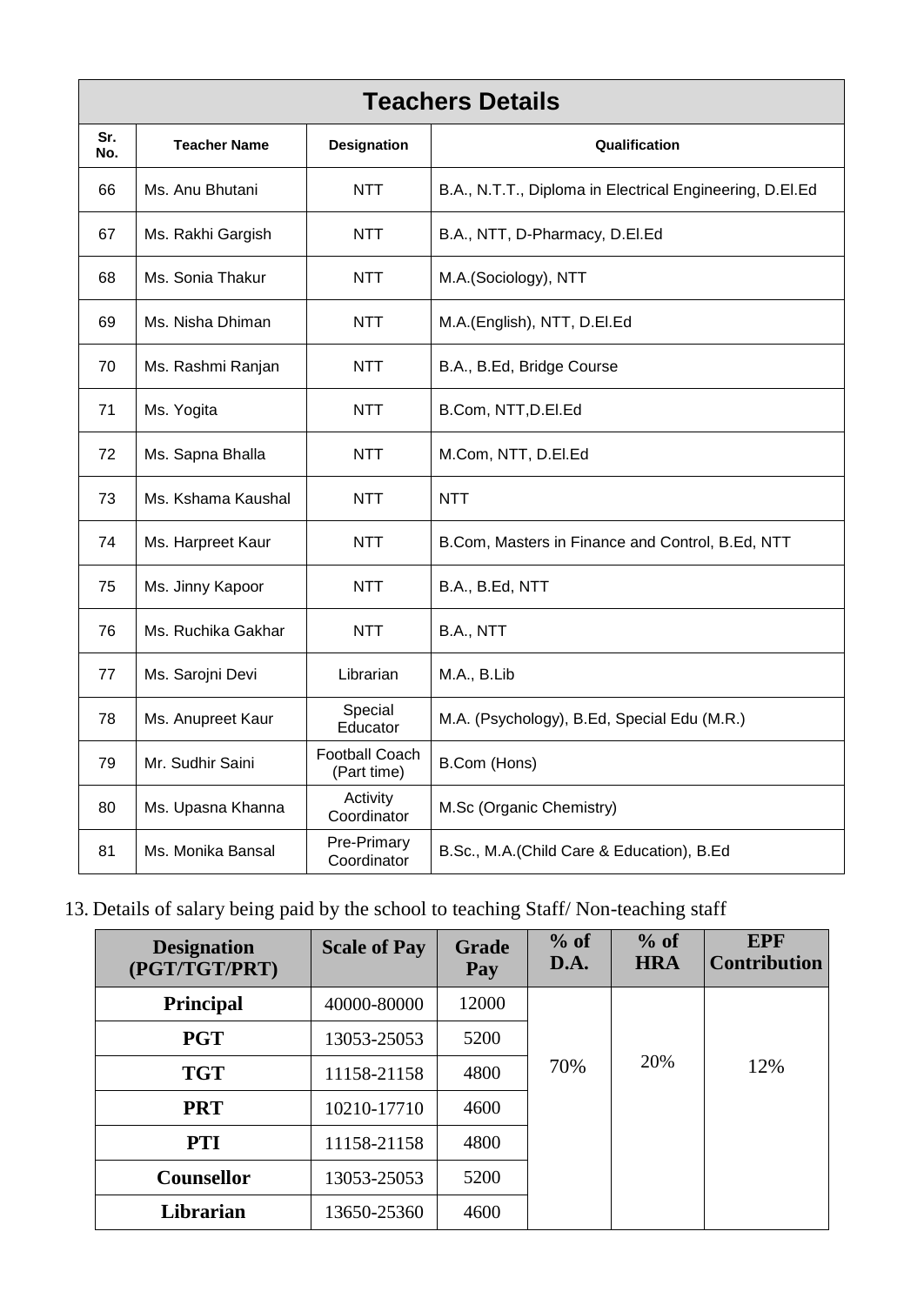| 14. Mode of payment of salary<br>i. Name of the Bank through which salary is drawing<br>ii. Through single cheque transfer advice<br>Individual cheque<br>111.<br>Cash No<br>$\overline{1}V$ . | <b>Bank of Baroda</b><br>Yes<br>N <sub>0</sub> |
|------------------------------------------------------------------------------------------------------------------------------------------------------------------------------------------------|------------------------------------------------|
| 15. Library facilities                                                                                                                                                                         |                                                |
| i. Size of Library in sq. Feet                                                                                                                                                                 | $34 \times 21$                                 |
| ii. No. of Books                                                                                                                                                                               | 9510                                           |
| iii. No. of Periodicals                                                                                                                                                                        | 31                                             |
| iv. No. of Dailies                                                                                                                                                                             | 7                                              |
| v. No. of Reference books class-wise                                                                                                                                                           | 798                                            |
| 16. Name of the Grievance / Redressal Officer                                                                                                                                                  | Mr. Jagwinder Pal Singh Hayer<br>(Director)    |
| E-mail                                                                                                                                                                                         | grievance.redressal.officer@gmail.com          |
| Phone No.                                                                                                                                                                                      | 0172-5024737, 5024738                          |
| 17. Members of Sexual Harassment Committee                                                                                                                                                     | Ms. Upasna, Mr. Brajesh,                       |
|                                                                                                                                                                                                | Ms. Parminder Kaur, Ms. Sonia Thakur           |

18. Section wise enrolment of school for the current session

| Sr. No.        | <b>Class</b>     | <b>No. of Students</b> |
|----------------|------------------|------------------------|
| $\mathbf{1}$   | Pre-Nursery-A    | 26                     |
| $\overline{2}$ | Pre-Nursery-B    | 24                     |
| 3              | Pre-Nursery-C    | 27                     |
| $\overline{4}$ | Nursery-A        | 28                     |
| 5              | Nursery-B        | 27                     |
| 6              | Nursery-C        | 29                     |
| $\overline{7}$ | Nursery-D        | 25                     |
| 8              | $KG-A$           | 31                     |
| 9              | $KG-B$           | 32                     |
| 10             | $KG-C$           | 31                     |
| 11             | $KG-D$           | 34                     |
| 12             | $\mbox{I-A}$     | 35                     |
| 13             | $I-B$            | 35                     |
| 14             | $\rm I\text{-}C$ | 34                     |
| 15             | $\mbox{\rm I-D}$ | 34                     |
| 16             | $II-A$           | 34                     |
| 17             | $II-B$           | 34                     |
| 18             | $II-C$           | 34                     |
| 19             | $II-D$           | 32                     |